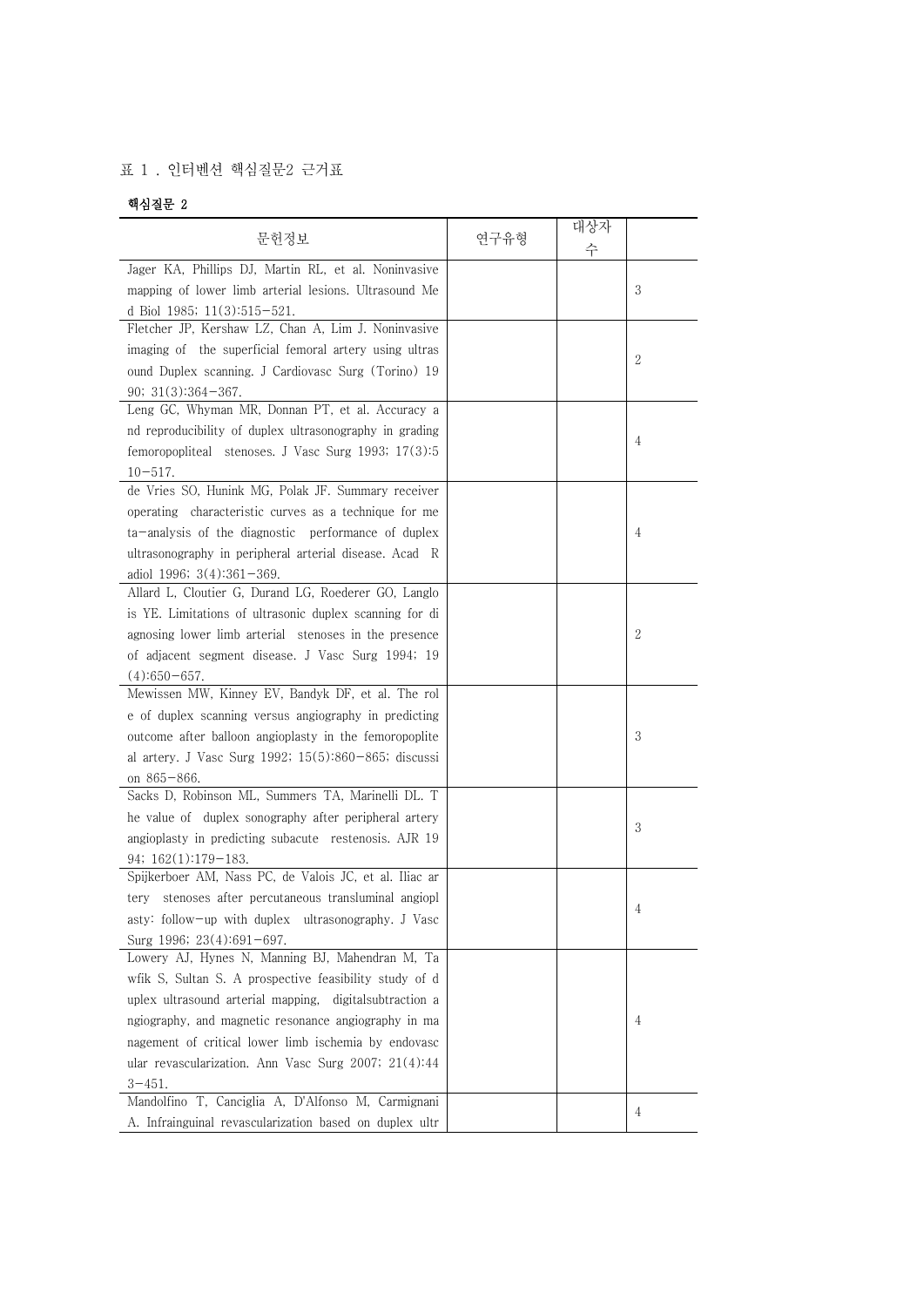| asound arterial mapping. Int Angiol 2006; $25(3):256-$   |  |   |
|----------------------------------------------------------|--|---|
| 260.                                                     |  |   |
| de Vries M, Ouwendijk R, Flobbe K, et al. Peripheral     |  |   |
| arterial disease: clinical and cost comparisons between  |  |   |
| duplex US and contrast-enhanced MR angiography-          |  | 3 |
| -a multicenter randomized trial. Radiology 2006; 240     |  |   |
| $(2):401-410.$                                           |  |   |
| Ouwendijk R, de Vries M, Stijnen T, et al. Multicente    |  |   |
| r randomized controlled trial of the costs and effects   |  |   |
| of noninvasive diagnostic imaging in patients with peri  |  | 3 |
| pheral arterial disease: the DIPAD trial. AJR 2008; 1    |  |   |
| $90(5):1349-1357.$                                       |  |   |
| Ersoy H, Rybicki FJ. Biochemical safety profiles of g    |  |   |
| adolinium-based extracellular contrast agents and nep    |  |   |
| hrogenic systemic fibrosis. J Magn Reson Imaging 20      |  | 4 |
| 07; $26(5):1190-1197$ .                                  |  |   |
| Cambria RP, Kaufman JA, L'Italien GJ, et al. Magnetic    |  |   |
| resonance angiography in the management of lower e       |  |   |
| xtremity arterial occlusive disease: a prospective stud  |  | 4 |
| y. J Vasc Surg 1997; 25(2):380-389.                      |  |   |
| Herborn CU, Goyen M, Quick HH, et al. Whole-body         |  |   |
| 3D MR angiography of patients with peripheral arteri     |  | 2 |
| al occlusive disease. AJR 2004; $182(6):1427-1434$ .     |  |   |
| Loewe C, Schoder M, Rand T, et al. Peripheral vascul     |  |   |
| ar occlusive disease: evaluation with contrast-enhance   |  |   |
| d moving-bed MR angiography versus digital subtracti     |  | 2 |
| on angiography in 106 patients. AJR 2002; $179(4):10$    |  |   |
| $13 - 1021.$                                             |  |   |
| Khilnani NM, Winchester PA, Prince MR, et al. Periph     |  |   |
| eral vascular disease: combined 3D bolus chase and d     |  |   |
| ynamic 2D MR angiography compared with x-ray angi        |  | 4 |
| ography for treatment planning. Radiology 2002; 224      |  |   |
| $(1):63-74.$                                             |  |   |
| Ersoy H, Rybicki FJ. MR angiography of the lower ex      |  |   |
| tremities. AJR 2008; 190(6):1675-1684.                   |  | 4 |
| Mell M, Tefera G, Thornton F, Siepman D, Turnipsee       |  |   |
| d W. Clinical utility of timeresolved imaging of contra  |  |   |
| st kinetics (TRICKS) magnetic resonance angiograph       |  | 3 |
| y for infrageniculate arterial occlusive disease. J Vasc |  |   |
| Surg 2007; 45(3):543-548; discussion 548.                |  |   |
| Ruhl KM, Katoh M, Langer S, et al. Time-resolved 3       |  |   |
| D MR angiography of the foot at 3 T in patients with     |  |   |
| peripheral arterial disease. AJR 2008; $190(6)$ :W360-   |  | 4 |
| 364.                                                     |  |   |
| Leiner T, Kessels AG, Nelemans PJ, et al. Peripheral     |  |   |
| arterial disease: comparison of color duplex US and      |  |   |
| contrast-enhanced MR angiography for diagnosis. Ra       |  | 3 |
| diology 2005; $235(2):699-708$ .                         |  |   |
| Leiner T, Tordoir JH, Kessels AG, et al. Comparison      |  |   |
| of treatment plans for peripheral arterial disease mad   |  | 3 |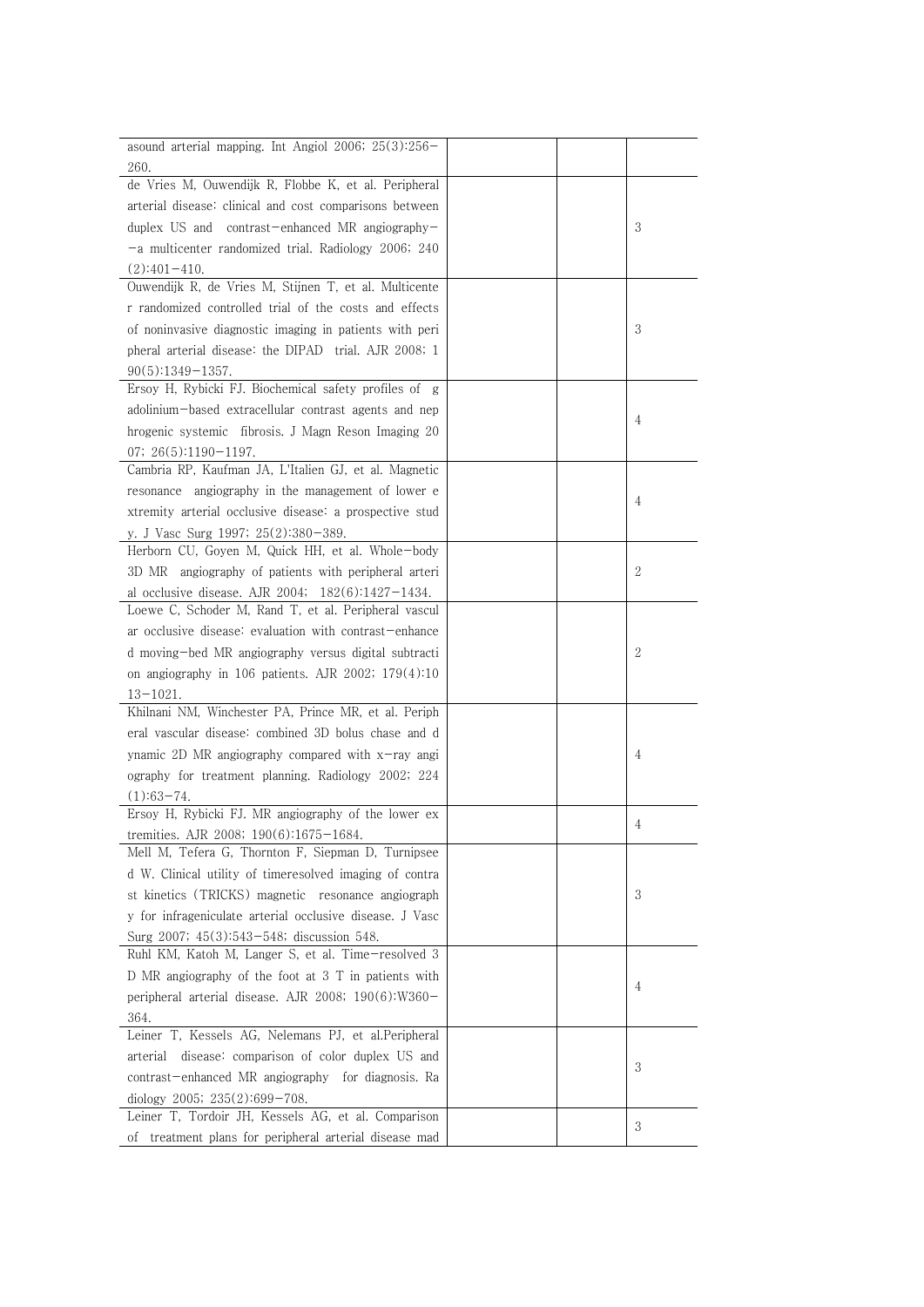| e with multi-station contrast medium-enhanced mag                                                        |  |   |
|----------------------------------------------------------------------------------------------------------|--|---|
|                                                                                                          |  |   |
| netic resonance angiography and duplex ultrasound sc                                                     |  |   |
| anning. J Vasc Surg 2003; 37(6):1255-1262.                                                               |  |   |
| Visser K, Hunink MG. Peripheral arterialdisease:<br>gad                                                  |  |   |
| olinium-enhanced MR angiography versus color-guide                                                       |  | 4 |
| d duplex $US = -a$ meta-analysis. Radiology 2000; 21                                                     |  |   |
| $6(1):67-77.$                                                                                            |  |   |
| Hay JW, Lawler E, Yucel K, et al. Costimpact of diag                                                     |  |   |
| nostic imaging for lower extremity peripheral vascula                                                    |  | 4 |
| r occlusive disease. Value Health 2009; $12(2):262-$                                                     |  |   |
| 266.                                                                                                     |  |   |
| Vahl AC, Geselschap J, Montauban van Swijndregt A                                                        |  |   |
| D, et al. Contrast enhanced magnetic resonance angio                                                     |  |   |
| graphy versus intra-arterial digital subtraction angiog                                                  |  |   |
| raphy for treatment planning in patients with periphe                                                    |  | 3 |
| ral arterial disease: a randomised controlled diagnostic                                                 |  |   |
| trial. Eur J Vasc Endovasc Surg 2008; $35(5):514-5$                                                      |  |   |
| 21; discussion 522-513.                                                                                  |  |   |
| Huber TS, Back MR, Ballinger RJ, et al. Utility of ma                                                    |  |   |
| gnetic resonance arteriography for distal lower extre                                                    |  |   |
| mity revascularization. J Vasc Surg 1997; 26(3):415                                                      |  | 2 |
| $-423$ ; discussion $423 - 414$ .                                                                        |  |   |
| Davis CP, Schopke WD, Seifert B, Schneider E, Pfam                                                       |  |   |
| matter T, Debatin JF. MR angiography of patients wi                                                      |  |   |
|                                                                                                          |  | 3 |
| th peripheral arterial disease before and after translu                                                  |  |   |
| minal angioplasty. AJR 1997; $168(4):1027-1034$ .<br>Habibi R, Krishnam MS, Lohan DG, et al. High-spatia |  |   |
|                                                                                                          |  |   |
| 1-resolution lower extremity MR angiography at 3.0                                                       |  | 4 |
| T: contrast agent dose comparison study. Radiology                                                       |  |   |
| 2008; 248(2):680-692.                                                                                    |  |   |
| Rofsky NM, Johnson G, Adelman MA, Rosen RJ, Krin                                                         |  |   |
| sky GA, Weinreb JC. Peripheral vascular disease eva                                                      |  | 2 |
| luated with reduced-dose<br>gadolinium-enhanced MR                                                       |  |   |
| angiography. Radiology 1997; $205(1):163-169$ .                                                          |  |   |
| Lim RP, Hecht EM, Xu J, et al. 3D nongadolinium-en                                                       |  |   |
| hanced ECG-gated MRA of the distal lower extremit                                                        |  | 3 |
| ies: preliminary clinical experience. J Magn Reson I                                                     |  |   |
| maging 2008; $28(1):181-189$ .                                                                           |  |   |
| Miyazaki M, Akahane M. Non-contrast enhanced MR                                                          |  |   |
| angiography: Established techniques. J Magn Reson I                                                      |  | 4 |
| maging $2012$ ; $35(1)$ :1-19.                                                                           |  |   |
| Offerman EJ, Hodnett PA, Edelman RR, Koktzoglou I.                                                       |  |   |
| Nonenhanced methods for lower-extremity MRA: a                                                           |  |   |
| phantom study examining the effects of stenosis and                                                      |  | 4 |
| pathologic flow waveforms at 1.5T. J Magn Reson Im                                                       |  |   |
| aging $2011$ ; $33(2):401-408$ .                                                                         |  |   |
| Hoey ET, Ganeshan A, Puni R, Henderson J, Crowe P                                                        |  |   |
| M. Fresh blood imaging of the peripheral vasculatur                                                      |  |   |
| e: an emerging unenhanced MR technique. AJR 2010;                                                        |  | 4 |
| $195(6):1444-1448.$                                                                                      |  |   |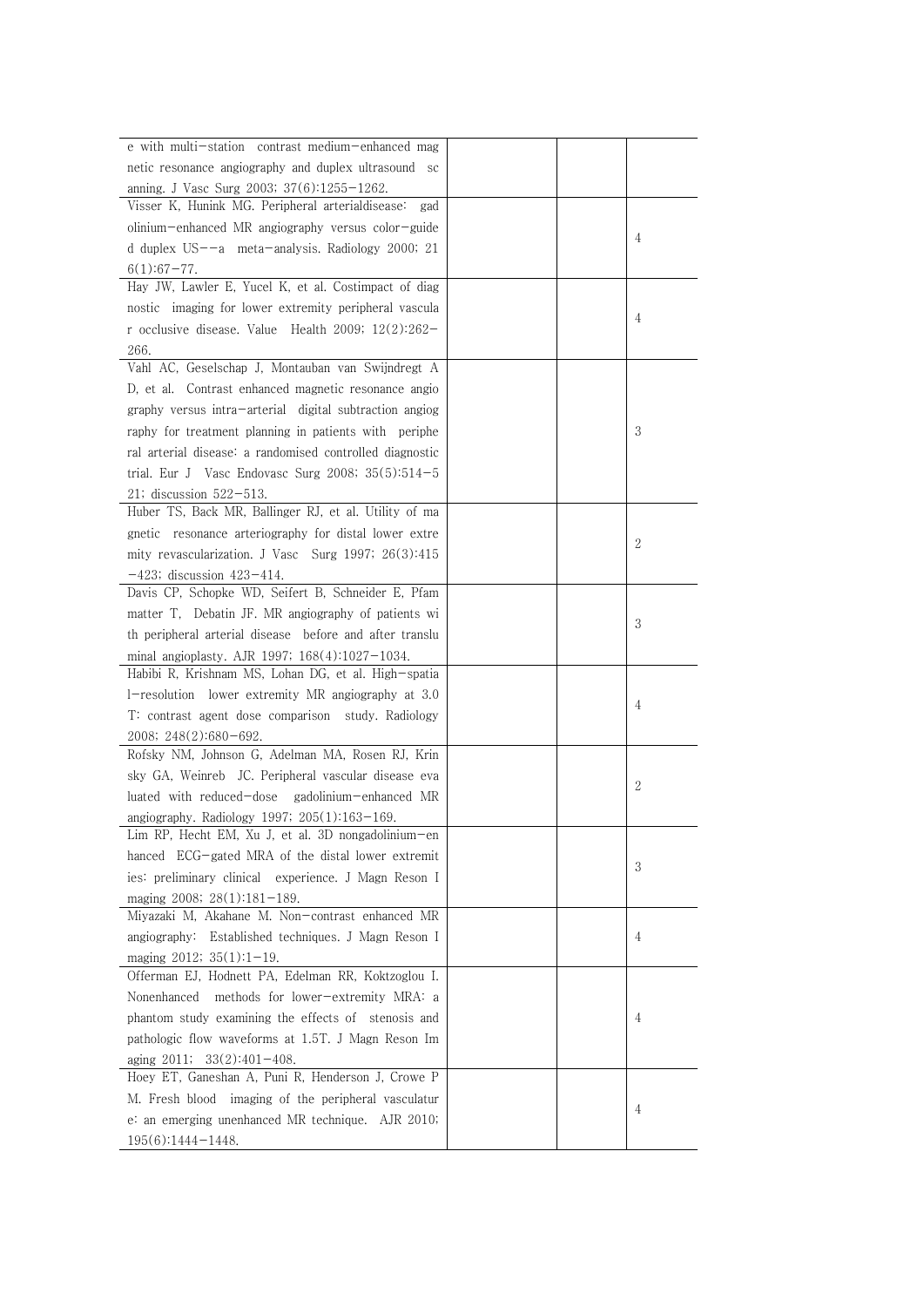| KumamaruKK, HoppelBE, MatherRT, RybickiFJ.CTangiogr<br>aphy:currenttechnologyandclinicaluse.RadiolClinNorthAm<br>$\overline{4}$<br>2010;48(2):213-235, vii.<br>Kock MC, Dijkshoorn ML, Pattynama PM, Myriam Hu<br>nink MG. Multi-detector row computed tomography<br>4<br>angiography of peripheral arterial disease. Eur Radiol<br>2007; 17(12):3208-3222.<br>Fotiadis N, Kyriakides C, Bent C, Vorvolakos T, Mats<br>on M. 64-section CT angiography in patients with c<br>2<br>ritical limb ischaemia and severe claudication: compar<br>ison with digital subtractive angiography. Clin Radiol<br>$2011; 66(10):945-952.$<br>Schernthaner R, Stadler A, Lomoschitz F, et al. Multi<br>detector CT angiography in the assessment of periph<br>2<br>eral arterial occlusive disease: accuracy in detecting<br>the severity, number, and length of stenoses. Eur Ra<br>diol 2008; $18(4):665-671$ .<br>Catalano C, Fraioli F, Laghi A, et al. Infrarenal aortic<br>and lower-extremity arterial disease: diagnostic perf<br>2<br>ormance of multi-detector row CT angiography. Radi<br>ology 2004; $231(2):555-563$ .<br>Fine JJ, Hall PA, Richardson JH, Butterfield LO. 64-s<br>peripheral computed tomography angiography: a<br>lice<br>2<br>clinical accuracy evaluation. J Am Coll Cardiol 2006;<br>$47(7)$ :1495-1496.<br>Heijenbrok-Kal MH, Kock MC, Hunink MG. Lower ex<br>tremity arterial disease: multidetector CT angiograph<br>4<br>y metaanalysis. Radiology 2007; $245(2):433-439$ .<br>Martin ML, Tay KH, Flak B, et al. Multidetector CT<br>angiography of the aortoiliac system and lower extre<br>2<br>mities: a prospective comparison with digital subtract<br>ion angiography. AJR 2003; 180(4):1085-1091.<br>Ofer A, Nitecki SS, Linn S, et al. Multidetector CT a<br>ngiography of peripheral vascular disease: a prospecti<br>3<br>ve comparison with intraarterial digital subtraction an<br>giography. AJR 2003; 180(3):719-724.<br>Ota H, Takase K, Igarashi K, et al. MDCT compared<br>with digital subtraction angiography for assessment o<br>2<br>f lower extremity arterial occlusive disease: importan<br>ce of reviewing cross-sectional images. AJR 2004;<br>$182(1):201-209.$<br>Willmann JK, Baumert B, Schertler T, et al. Aortoiliac<br>and lower extremity arteries assessed with 16-dete<br>ctor row CT angiography: prospective comparison wit<br>1<br>h digital subtraction angiography. Radiology 2005; 23<br>$6(3):1083-1093.$<br>Willmann JK, Wildermuth S, Pfammatter T, et al. Aor<br>toiliac and renal arteries: prospective intraindividual<br>1<br>comparison of contrast-enhanced<br>three-dimensional |                                                    |  |
|--------------------------------------------------------------------------------------------------------------------------------------------------------------------------------------------------------------------------------------------------------------------------------------------------------------------------------------------------------------------------------------------------------------------------------------------------------------------------------------------------------------------------------------------------------------------------------------------------------------------------------------------------------------------------------------------------------------------------------------------------------------------------------------------------------------------------------------------------------------------------------------------------------------------------------------------------------------------------------------------------------------------------------------------------------------------------------------------------------------------------------------------------------------------------------------------------------------------------------------------------------------------------------------------------------------------------------------------------------------------------------------------------------------------------------------------------------------------------------------------------------------------------------------------------------------------------------------------------------------------------------------------------------------------------------------------------------------------------------------------------------------------------------------------------------------------------------------------------------------------------------------------------------------------------------------------------------------------------------------------------------------------------------------------------------------------------------------------------------------------------------------------------------------------------------------------------------------------------------------------------------------------------------------------------------------------------------------------------------------------------------------------------------------------------------------------------------------------------------------------------------------------------------------------------------------------------------------------------------------------------------------------------------------|----------------------------------------------------|--|
|                                                                                                                                                                                                                                                                                                                                                                                                                                                                                                                                                                                                                                                                                                                                                                                                                                                                                                                                                                                                                                                                                                                                                                                                                                                                                                                                                                                                                                                                                                                                                                                                                                                                                                                                                                                                                                                                                                                                                                                                                                                                                                                                                                                                                                                                                                                                                                                                                                                                                                                                                                                                                                                              |                                                    |  |
|                                                                                                                                                                                                                                                                                                                                                                                                                                                                                                                                                                                                                                                                                                                                                                                                                                                                                                                                                                                                                                                                                                                                                                                                                                                                                                                                                                                                                                                                                                                                                                                                                                                                                                                                                                                                                                                                                                                                                                                                                                                                                                                                                                                                                                                                                                                                                                                                                                                                                                                                                                                                                                                              |                                                    |  |
|                                                                                                                                                                                                                                                                                                                                                                                                                                                                                                                                                                                                                                                                                                                                                                                                                                                                                                                                                                                                                                                                                                                                                                                                                                                                                                                                                                                                                                                                                                                                                                                                                                                                                                                                                                                                                                                                                                                                                                                                                                                                                                                                                                                                                                                                                                                                                                                                                                                                                                                                                                                                                                                              |                                                    |  |
|                                                                                                                                                                                                                                                                                                                                                                                                                                                                                                                                                                                                                                                                                                                                                                                                                                                                                                                                                                                                                                                                                                                                                                                                                                                                                                                                                                                                                                                                                                                                                                                                                                                                                                                                                                                                                                                                                                                                                                                                                                                                                                                                                                                                                                                                                                                                                                                                                                                                                                                                                                                                                                                              |                                                    |  |
|                                                                                                                                                                                                                                                                                                                                                                                                                                                                                                                                                                                                                                                                                                                                                                                                                                                                                                                                                                                                                                                                                                                                                                                                                                                                                                                                                                                                                                                                                                                                                                                                                                                                                                                                                                                                                                                                                                                                                                                                                                                                                                                                                                                                                                                                                                                                                                                                                                                                                                                                                                                                                                                              |                                                    |  |
|                                                                                                                                                                                                                                                                                                                                                                                                                                                                                                                                                                                                                                                                                                                                                                                                                                                                                                                                                                                                                                                                                                                                                                                                                                                                                                                                                                                                                                                                                                                                                                                                                                                                                                                                                                                                                                                                                                                                                                                                                                                                                                                                                                                                                                                                                                                                                                                                                                                                                                                                                                                                                                                              |                                                    |  |
|                                                                                                                                                                                                                                                                                                                                                                                                                                                                                                                                                                                                                                                                                                                                                                                                                                                                                                                                                                                                                                                                                                                                                                                                                                                                                                                                                                                                                                                                                                                                                                                                                                                                                                                                                                                                                                                                                                                                                                                                                                                                                                                                                                                                                                                                                                                                                                                                                                                                                                                                                                                                                                                              |                                                    |  |
|                                                                                                                                                                                                                                                                                                                                                                                                                                                                                                                                                                                                                                                                                                                                                                                                                                                                                                                                                                                                                                                                                                                                                                                                                                                                                                                                                                                                                                                                                                                                                                                                                                                                                                                                                                                                                                                                                                                                                                                                                                                                                                                                                                                                                                                                                                                                                                                                                                                                                                                                                                                                                                                              |                                                    |  |
|                                                                                                                                                                                                                                                                                                                                                                                                                                                                                                                                                                                                                                                                                                                                                                                                                                                                                                                                                                                                                                                                                                                                                                                                                                                                                                                                                                                                                                                                                                                                                                                                                                                                                                                                                                                                                                                                                                                                                                                                                                                                                                                                                                                                                                                                                                                                                                                                                                                                                                                                                                                                                                                              |                                                    |  |
|                                                                                                                                                                                                                                                                                                                                                                                                                                                                                                                                                                                                                                                                                                                                                                                                                                                                                                                                                                                                                                                                                                                                                                                                                                                                                                                                                                                                                                                                                                                                                                                                                                                                                                                                                                                                                                                                                                                                                                                                                                                                                                                                                                                                                                                                                                                                                                                                                                                                                                                                                                                                                                                              |                                                    |  |
|                                                                                                                                                                                                                                                                                                                                                                                                                                                                                                                                                                                                                                                                                                                                                                                                                                                                                                                                                                                                                                                                                                                                                                                                                                                                                                                                                                                                                                                                                                                                                                                                                                                                                                                                                                                                                                                                                                                                                                                                                                                                                                                                                                                                                                                                                                                                                                                                                                                                                                                                                                                                                                                              |                                                    |  |
|                                                                                                                                                                                                                                                                                                                                                                                                                                                                                                                                                                                                                                                                                                                                                                                                                                                                                                                                                                                                                                                                                                                                                                                                                                                                                                                                                                                                                                                                                                                                                                                                                                                                                                                                                                                                                                                                                                                                                                                                                                                                                                                                                                                                                                                                                                                                                                                                                                                                                                                                                                                                                                                              |                                                    |  |
|                                                                                                                                                                                                                                                                                                                                                                                                                                                                                                                                                                                                                                                                                                                                                                                                                                                                                                                                                                                                                                                                                                                                                                                                                                                                                                                                                                                                                                                                                                                                                                                                                                                                                                                                                                                                                                                                                                                                                                                                                                                                                                                                                                                                                                                                                                                                                                                                                                                                                                                                                                                                                                                              |                                                    |  |
|                                                                                                                                                                                                                                                                                                                                                                                                                                                                                                                                                                                                                                                                                                                                                                                                                                                                                                                                                                                                                                                                                                                                                                                                                                                                                                                                                                                                                                                                                                                                                                                                                                                                                                                                                                                                                                                                                                                                                                                                                                                                                                                                                                                                                                                                                                                                                                                                                                                                                                                                                                                                                                                              |                                                    |  |
|                                                                                                                                                                                                                                                                                                                                                                                                                                                                                                                                                                                                                                                                                                                                                                                                                                                                                                                                                                                                                                                                                                                                                                                                                                                                                                                                                                                                                                                                                                                                                                                                                                                                                                                                                                                                                                                                                                                                                                                                                                                                                                                                                                                                                                                                                                                                                                                                                                                                                                                                                                                                                                                              |                                                    |  |
|                                                                                                                                                                                                                                                                                                                                                                                                                                                                                                                                                                                                                                                                                                                                                                                                                                                                                                                                                                                                                                                                                                                                                                                                                                                                                                                                                                                                                                                                                                                                                                                                                                                                                                                                                                                                                                                                                                                                                                                                                                                                                                                                                                                                                                                                                                                                                                                                                                                                                                                                                                                                                                                              |                                                    |  |
|                                                                                                                                                                                                                                                                                                                                                                                                                                                                                                                                                                                                                                                                                                                                                                                                                                                                                                                                                                                                                                                                                                                                                                                                                                                                                                                                                                                                                                                                                                                                                                                                                                                                                                                                                                                                                                                                                                                                                                                                                                                                                                                                                                                                                                                                                                                                                                                                                                                                                                                                                                                                                                                              |                                                    |  |
|                                                                                                                                                                                                                                                                                                                                                                                                                                                                                                                                                                                                                                                                                                                                                                                                                                                                                                                                                                                                                                                                                                                                                                                                                                                                                                                                                                                                                                                                                                                                                                                                                                                                                                                                                                                                                                                                                                                                                                                                                                                                                                                                                                                                                                                                                                                                                                                                                                                                                                                                                                                                                                                              |                                                    |  |
|                                                                                                                                                                                                                                                                                                                                                                                                                                                                                                                                                                                                                                                                                                                                                                                                                                                                                                                                                                                                                                                                                                                                                                                                                                                                                                                                                                                                                                                                                                                                                                                                                                                                                                                                                                                                                                                                                                                                                                                                                                                                                                                                                                                                                                                                                                                                                                                                                                                                                                                                                                                                                                                              |                                                    |  |
|                                                                                                                                                                                                                                                                                                                                                                                                                                                                                                                                                                                                                                                                                                                                                                                                                                                                                                                                                                                                                                                                                                                                                                                                                                                                                                                                                                                                                                                                                                                                                                                                                                                                                                                                                                                                                                                                                                                                                                                                                                                                                                                                                                                                                                                                                                                                                                                                                                                                                                                                                                                                                                                              |                                                    |  |
|                                                                                                                                                                                                                                                                                                                                                                                                                                                                                                                                                                                                                                                                                                                                                                                                                                                                                                                                                                                                                                                                                                                                                                                                                                                                                                                                                                                                                                                                                                                                                                                                                                                                                                                                                                                                                                                                                                                                                                                                                                                                                                                                                                                                                                                                                                                                                                                                                                                                                                                                                                                                                                                              |                                                    |  |
|                                                                                                                                                                                                                                                                                                                                                                                                                                                                                                                                                                                                                                                                                                                                                                                                                                                                                                                                                                                                                                                                                                                                                                                                                                                                                                                                                                                                                                                                                                                                                                                                                                                                                                                                                                                                                                                                                                                                                                                                                                                                                                                                                                                                                                                                                                                                                                                                                                                                                                                                                                                                                                                              |                                                    |  |
|                                                                                                                                                                                                                                                                                                                                                                                                                                                                                                                                                                                                                                                                                                                                                                                                                                                                                                                                                                                                                                                                                                                                                                                                                                                                                                                                                                                                                                                                                                                                                                                                                                                                                                                                                                                                                                                                                                                                                                                                                                                                                                                                                                                                                                                                                                                                                                                                                                                                                                                                                                                                                                                              |                                                    |  |
|                                                                                                                                                                                                                                                                                                                                                                                                                                                                                                                                                                                                                                                                                                                                                                                                                                                                                                                                                                                                                                                                                                                                                                                                                                                                                                                                                                                                                                                                                                                                                                                                                                                                                                                                                                                                                                                                                                                                                                                                                                                                                                                                                                                                                                                                                                                                                                                                                                                                                                                                                                                                                                                              |                                                    |  |
|                                                                                                                                                                                                                                                                                                                                                                                                                                                                                                                                                                                                                                                                                                                                                                                                                                                                                                                                                                                                                                                                                                                                                                                                                                                                                                                                                                                                                                                                                                                                                                                                                                                                                                                                                                                                                                                                                                                                                                                                                                                                                                                                                                                                                                                                                                                                                                                                                                                                                                                                                                                                                                                              |                                                    |  |
|                                                                                                                                                                                                                                                                                                                                                                                                                                                                                                                                                                                                                                                                                                                                                                                                                                                                                                                                                                                                                                                                                                                                                                                                                                                                                                                                                                                                                                                                                                                                                                                                                                                                                                                                                                                                                                                                                                                                                                                                                                                                                                                                                                                                                                                                                                                                                                                                                                                                                                                                                                                                                                                              |                                                    |  |
|                                                                                                                                                                                                                                                                                                                                                                                                                                                                                                                                                                                                                                                                                                                                                                                                                                                                                                                                                                                                                                                                                                                                                                                                                                                                                                                                                                                                                                                                                                                                                                                                                                                                                                                                                                                                                                                                                                                                                                                                                                                                                                                                                                                                                                                                                                                                                                                                                                                                                                                                                                                                                                                              |                                                    |  |
|                                                                                                                                                                                                                                                                                                                                                                                                                                                                                                                                                                                                                                                                                                                                                                                                                                                                                                                                                                                                                                                                                                                                                                                                                                                                                                                                                                                                                                                                                                                                                                                                                                                                                                                                                                                                                                                                                                                                                                                                                                                                                                                                                                                                                                                                                                                                                                                                                                                                                                                                                                                                                                                              |                                                    |  |
|                                                                                                                                                                                                                                                                                                                                                                                                                                                                                                                                                                                                                                                                                                                                                                                                                                                                                                                                                                                                                                                                                                                                                                                                                                                                                                                                                                                                                                                                                                                                                                                                                                                                                                                                                                                                                                                                                                                                                                                                                                                                                                                                                                                                                                                                                                                                                                                                                                                                                                                                                                                                                                                              |                                                    |  |
|                                                                                                                                                                                                                                                                                                                                                                                                                                                                                                                                                                                                                                                                                                                                                                                                                                                                                                                                                                                                                                                                                                                                                                                                                                                                                                                                                                                                                                                                                                                                                                                                                                                                                                                                                                                                                                                                                                                                                                                                                                                                                                                                                                                                                                                                                                                                                                                                                                                                                                                                                                                                                                                              |                                                    |  |
|                                                                                                                                                                                                                                                                                                                                                                                                                                                                                                                                                                                                                                                                                                                                                                                                                                                                                                                                                                                                                                                                                                                                                                                                                                                                                                                                                                                                                                                                                                                                                                                                                                                                                                                                                                                                                                                                                                                                                                                                                                                                                                                                                                                                                                                                                                                                                                                                                                                                                                                                                                                                                                                              |                                                    |  |
|                                                                                                                                                                                                                                                                                                                                                                                                                                                                                                                                                                                                                                                                                                                                                                                                                                                                                                                                                                                                                                                                                                                                                                                                                                                                                                                                                                                                                                                                                                                                                                                                                                                                                                                                                                                                                                                                                                                                                                                                                                                                                                                                                                                                                                                                                                                                                                                                                                                                                                                                                                                                                                                              |                                                    |  |
|                                                                                                                                                                                                                                                                                                                                                                                                                                                                                                                                                                                                                                                                                                                                                                                                                                                                                                                                                                                                                                                                                                                                                                                                                                                                                                                                                                                                                                                                                                                                                                                                                                                                                                                                                                                                                                                                                                                                                                                                                                                                                                                                                                                                                                                                                                                                                                                                                                                                                                                                                                                                                                                              |                                                    |  |
|                                                                                                                                                                                                                                                                                                                                                                                                                                                                                                                                                                                                                                                                                                                                                                                                                                                                                                                                                                                                                                                                                                                                                                                                                                                                                                                                                                                                                                                                                                                                                                                                                                                                                                                                                                                                                                                                                                                                                                                                                                                                                                                                                                                                                                                                                                                                                                                                                                                                                                                                                                                                                                                              |                                                    |  |
|                                                                                                                                                                                                                                                                                                                                                                                                                                                                                                                                                                                                                                                                                                                                                                                                                                                                                                                                                                                                                                                                                                                                                                                                                                                                                                                                                                                                                                                                                                                                                                                                                                                                                                                                                                                                                                                                                                                                                                                                                                                                                                                                                                                                                                                                                                                                                                                                                                                                                                                                                                                                                                                              |                                                    |  |
|                                                                                                                                                                                                                                                                                                                                                                                                                                                                                                                                                                                                                                                                                                                                                                                                                                                                                                                                                                                                                                                                                                                                                                                                                                                                                                                                                                                                                                                                                                                                                                                                                                                                                                                                                                                                                                                                                                                                                                                                                                                                                                                                                                                                                                                                                                                                                                                                                                                                                                                                                                                                                                                              |                                                    |  |
|                                                                                                                                                                                                                                                                                                                                                                                                                                                                                                                                                                                                                                                                                                                                                                                                                                                                                                                                                                                                                                                                                                                                                                                                                                                                                                                                                                                                                                                                                                                                                                                                                                                                                                                                                                                                                                                                                                                                                                                                                                                                                                                                                                                                                                                                                                                                                                                                                                                                                                                                                                                                                                                              |                                                    |  |
|                                                                                                                                                                                                                                                                                                                                                                                                                                                                                                                                                                                                                                                                                                                                                                                                                                                                                                                                                                                                                                                                                                                                                                                                                                                                                                                                                                                                                                                                                                                                                                                                                                                                                                                                                                                                                                                                                                                                                                                                                                                                                                                                                                                                                                                                                                                                                                                                                                                                                                                                                                                                                                                              |                                                    |  |
|                                                                                                                                                                                                                                                                                                                                                                                                                                                                                                                                                                                                                                                                                                                                                                                                                                                                                                                                                                                                                                                                                                                                                                                                                                                                                                                                                                                                                                                                                                                                                                                                                                                                                                                                                                                                                                                                                                                                                                                                                                                                                                                                                                                                                                                                                                                                                                                                                                                                                                                                                                                                                                                              |                                                    |  |
|                                                                                                                                                                                                                                                                                                                                                                                                                                                                                                                                                                                                                                                                                                                                                                                                                                                                                                                                                                                                                                                                                                                                                                                                                                                                                                                                                                                                                                                                                                                                                                                                                                                                                                                                                                                                                                                                                                                                                                                                                                                                                                                                                                                                                                                                                                                                                                                                                                                                                                                                                                                                                                                              |                                                    |  |
|                                                                                                                                                                                                                                                                                                                                                                                                                                                                                                                                                                                                                                                                                                                                                                                                                                                                                                                                                                                                                                                                                                                                                                                                                                                                                                                                                                                                                                                                                                                                                                                                                                                                                                                                                                                                                                                                                                                                                                                                                                                                                                                                                                                                                                                                                                                                                                                                                                                                                                                                                                                                                                                              |                                                    |  |
|                                                                                                                                                                                                                                                                                                                                                                                                                                                                                                                                                                                                                                                                                                                                                                                                                                                                                                                                                                                                                                                                                                                                                                                                                                                                                                                                                                                                                                                                                                                                                                                                                                                                                                                                                                                                                                                                                                                                                                                                                                                                                                                                                                                                                                                                                                                                                                                                                                                                                                                                                                                                                                                              |                                                    |  |
|                                                                                                                                                                                                                                                                                                                                                                                                                                                                                                                                                                                                                                                                                                                                                                                                                                                                                                                                                                                                                                                                                                                                                                                                                                                                                                                                                                                                                                                                                                                                                                                                                                                                                                                                                                                                                                                                                                                                                                                                                                                                                                                                                                                                                                                                                                                                                                                                                                                                                                                                                                                                                                                              |                                                    |  |
|                                                                                                                                                                                                                                                                                                                                                                                                                                                                                                                                                                                                                                                                                                                                                                                                                                                                                                                                                                                                                                                                                                                                                                                                                                                                                                                                                                                                                                                                                                                                                                                                                                                                                                                                                                                                                                                                                                                                                                                                                                                                                                                                                                                                                                                                                                                                                                                                                                                                                                                                                                                                                                                              |                                                    |  |
|                                                                                                                                                                                                                                                                                                                                                                                                                                                                                                                                                                                                                                                                                                                                                                                                                                                                                                                                                                                                                                                                                                                                                                                                                                                                                                                                                                                                                                                                                                                                                                                                                                                                                                                                                                                                                                                                                                                                                                                                                                                                                                                                                                                                                                                                                                                                                                                                                                                                                                                                                                                                                                                              |                                                    |  |
|                                                                                                                                                                                                                                                                                                                                                                                                                                                                                                                                                                                                                                                                                                                                                                                                                                                                                                                                                                                                                                                                                                                                                                                                                                                                                                                                                                                                                                                                                                                                                                                                                                                                                                                                                                                                                                                                                                                                                                                                                                                                                                                                                                                                                                                                                                                                                                                                                                                                                                                                                                                                                                                              |                                                    |  |
|                                                                                                                                                                                                                                                                                                                                                                                                                                                                                                                                                                                                                                                                                                                                                                                                                                                                                                                                                                                                                                                                                                                                                                                                                                                                                                                                                                                                                                                                                                                                                                                                                                                                                                                                                                                                                                                                                                                                                                                                                                                                                                                                                                                                                                                                                                                                                                                                                                                                                                                                                                                                                                                              |                                                    |  |
|                                                                                                                                                                                                                                                                                                                                                                                                                                                                                                                                                                                                                                                                                                                                                                                                                                                                                                                                                                                                                                                                                                                                                                                                                                                                                                                                                                                                                                                                                                                                                                                                                                                                                                                                                                                                                                                                                                                                                                                                                                                                                                                                                                                                                                                                                                                                                                                                                                                                                                                                                                                                                                                              |                                                    |  |
|                                                                                                                                                                                                                                                                                                                                                                                                                                                                                                                                                                                                                                                                                                                                                                                                                                                                                                                                                                                                                                                                                                                                                                                                                                                                                                                                                                                                                                                                                                                                                                                                                                                                                                                                                                                                                                                                                                                                                                                                                                                                                                                                                                                                                                                                                                                                                                                                                                                                                                                                                                                                                                                              |                                                    |  |
|                                                                                                                                                                                                                                                                                                                                                                                                                                                                                                                                                                                                                                                                                                                                                                                                                                                                                                                                                                                                                                                                                                                                                                                                                                                                                                                                                                                                                                                                                                                                                                                                                                                                                                                                                                                                                                                                                                                                                                                                                                                                                                                                                                                                                                                                                                                                                                                                                                                                                                                                                                                                                                                              |                                                    |  |
|                                                                                                                                                                                                                                                                                                                                                                                                                                                                                                                                                                                                                                                                                                                                                                                                                                                                                                                                                                                                                                                                                                                                                                                                                                                                                                                                                                                                                                                                                                                                                                                                                                                                                                                                                                                                                                                                                                                                                                                                                                                                                                                                                                                                                                                                                                                                                                                                                                                                                                                                                                                                                                                              | MR angiography and multi-detector row CT angiograp |  |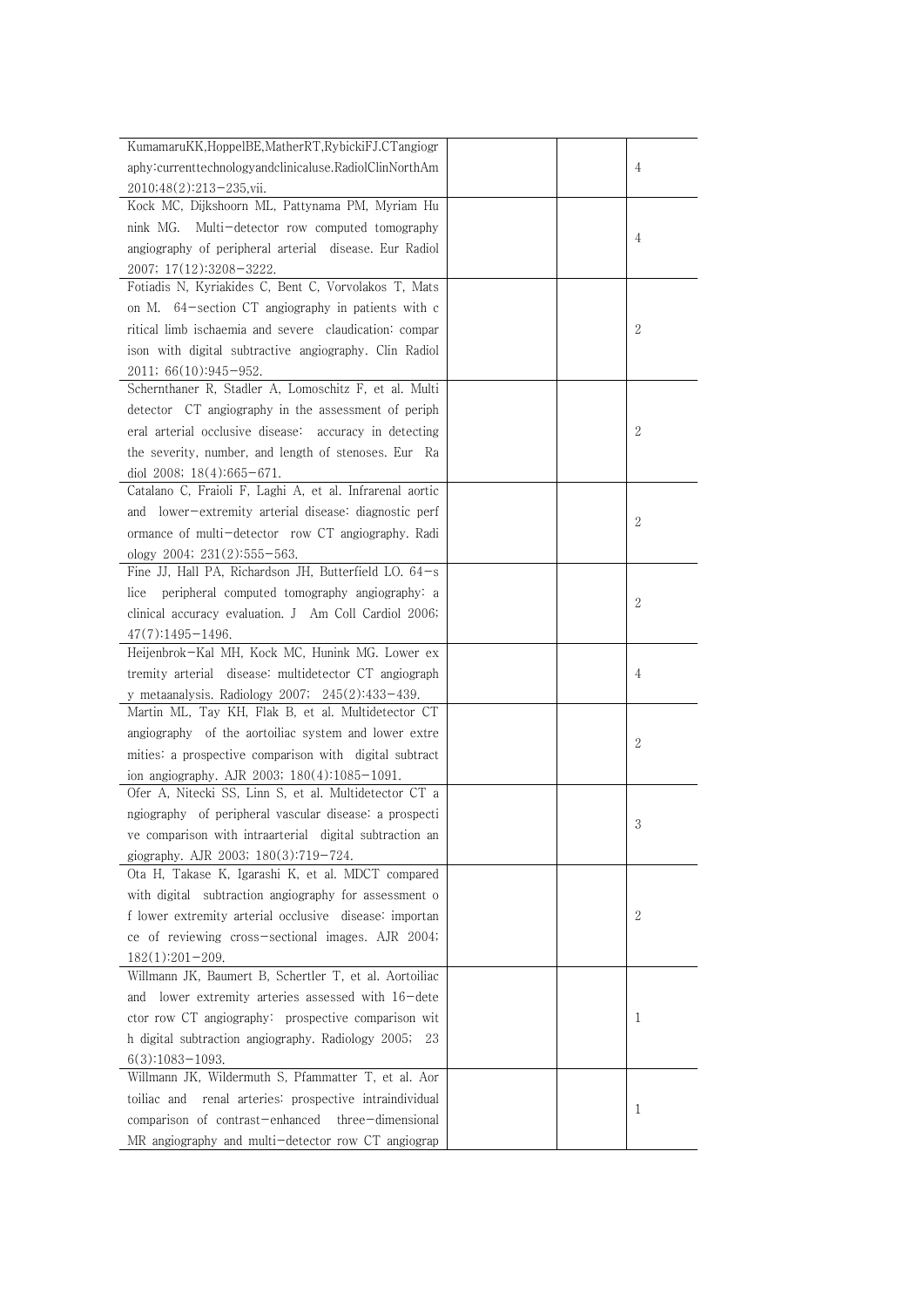| Radiology 2003; 226(3):798-811.<br>hy.                                        |    |
|-------------------------------------------------------------------------------|----|
| WillmannJK, MayerD, BanyaiM, et al. Evaluation of peripheral                  |    |
| arterialbypassgraftswithmulti-detectorrowCT                                   | 2  |
| angiography:comparisonwithduplexUSanddigitalsubtracti                         |    |
| onangiography.Radiology2003;229(2):465-474.                                   |    |
| Ouwendijk R, Kock MC, van Dijk LC, van Sambeek M                              |    |
| R, Stijnen T, Hunink MG. Vessel wall calcifications a                         |    |
| t multi-detector row CT angiography in patients wit                           | 4  |
| h peripheral arterial disease: effect on clinical utility                     |    |
| clinical predictors. Radiology 2006; $241(2):603-$<br>and                     |    |
| 608.                                                                          |    |
| Mostardi PM, Haider CR, Glockner JF, Young PM, Rie                            |    |
| derer SJ. High spatial and temporal resolution imagin                         |    |
| g of the arterial vasculature of the lower extremity                          | 4  |
| with contrast enhanced MR angiography. Clin Anat 20                           |    |
| $24(4):478-488.$<br>11;<br>van der Heijden FH, Legemate DA, van Leeuwen MS,   |    |
|                                                                               |    |
| et al. Value of duplex scanning in the selection of pa                        | NА |
| tients for percutaneous transluminal angioplasty. Eur                         |    |
| J Vasc Surg 1993;7:71-6.<br>Edwards JM, Coldwell DM, Goldman ML, et al. The r |    |
| ole of duplex scanning in the selection of patients fo                        |    |
|                                                                               |    |
| r transluminal angioplasty. J Vasc Surg 1991;13:69-                           |    |
| 74.<br>Martin ML, Tay KH, Flak B, et al. Multidetector CT                     |    |
| angiography of the aortoiliac system and lower extre                          |    |
| mities: a prospective comparison with digital subtract                        | NА |
| ion angiography. AJR Am J Roentgenol 2003;180:1085                            |    |
| $-91.$                                                                        |    |
| Willmann JK, Wildermuth S, Pfammatter T, et al. Aor                           |    |
| toiliac and renal arteries: prospective intraindividual                       |    |
| comparison of contrastenhanced three-dimensional M                            | NA |
| R angiography and multi-detector row CT angiograph                            |    |
| y. Radiology 2003;226:798-811.                                                |    |
| Willmann JK, Mayer D, Banyai M, et al. Evaluation of                          |    |
| arterial bypass grafts with multi-detector<br>peripheral                      |    |
| row CT angiography: comparison with duplex US and                             | NА |
| digital subtraction angiography. Radiology<br>2003;229:4                      |    |
| $65 - 74.$                                                                    |    |
| Ofer A, Nitecki SS, Linn S, et al. Multidetector CT a                         |    |
| ngiography of peripheral vascular disease: a prospecti                        |    |
| ve comparison with intraarterial digital subtraction an                       | NА |
| giography. AJR Am J Roentgenol 2003;180:719-24.                               |    |
| Ota H, Takase K, Igarashi K, et al. MDCT compared                             |    |
| with digital subtraction angiography for assessment of                        |    |
| lower extremity arterial occlusive disease: importanc                         |    |
| e of reviewing cross-sectionalimages. AJR Am J<br>- Ko                        |    |
| entgenol $2004;182:201-9$ .                                                   |    |
| Rubin GD, Schmidt AJ, Logan LJ, et al. Multi-detecto                          |    |
| angiography of lower extremity arterial inf<br>r row CT                       |    |
|                                                                               |    |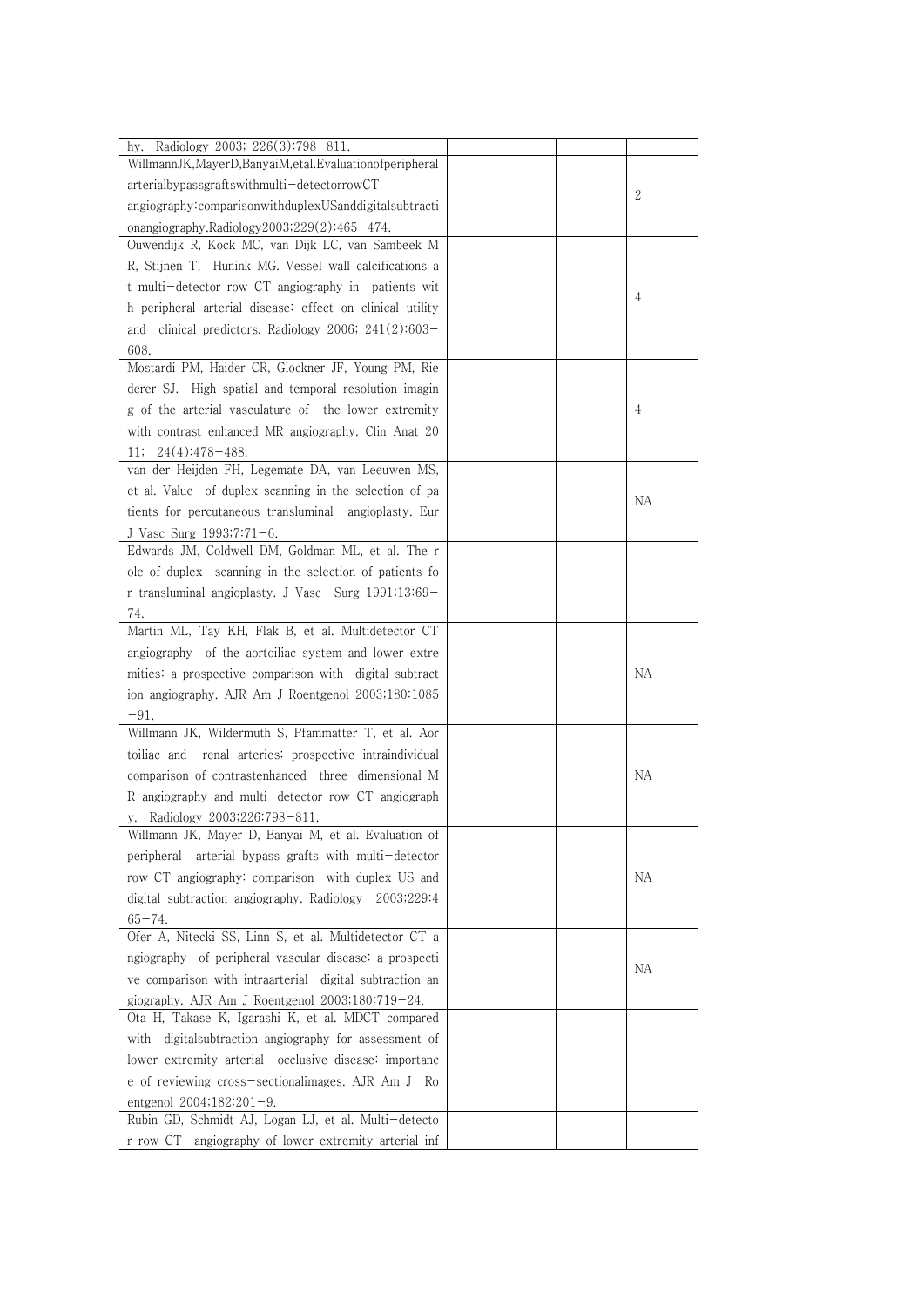| low and runoff: initial experience. Radiology 2001;22          |
|----------------------------------------------------------------|
| 1:146-58.                                                      |
| Catalano C, Fraioli F, Laghi A, et al. Infrarenal aortic       |
| and lowerextremity arterial disease: diagnostic perfor         |
| mance of multi-detector row CT angiography. Radiol             |
| ogy 2004;231:555-63.                                           |
| Baum RA, Rutter CM, Sunshine JH, et al. Multicenter            |
| trial to evaluate vascular magnetic resonance angiogr          |
| aphy of the lower extremity. American College of Ra            |
| diology Rapid Technology Assessment Group. JAMA                |
| 1995;274:875-80.                                               |
| Nelemans PJ, Leiner T, de Vet HC, et al. Peripheral            |
| arterial disease: meta-analysis of the diagnostic perf         |
|                                                                |
| ormance of MR angiography. Radiology 2000;217:105              |
| $-14.$<br>Khilnani NM, Winchester PA, Prince MR, et al. Periph |
| vascular disease: combined 3D bolus chase and                  |
| eral                                                           |
| dynamic 2D MR angiography compared with $x$ -ray a             |
| ngiography for treatment planning. Radiology 2002;22           |
| $4:63-74.$                                                     |
| Visser K, Hunink MG. Peripheral arterial disease:<br>ga        |
| doliniumenhanced MR angiography versus color-guide             |
| d duplex US-a meta-analysis. Radiology 2000;216:6              |
| 7–77.                                                          |
| Visser K, Hunink MG. Peripheral arterial disease:<br>ga        |
| dolinium-enhanced MR angiography versus color-guid<br>NА       |
| ed duplex US-a meta-analysis. Radiology 2000; 21               |
| $6:67-77$ .                                                    |
| Collins R, Cranny G, Burch J, Aguiar-Ibanez R, Craig           |
| D, Wright K, Berry E, Gough M, Kleijnen J, Westwo              |
| od M. A systematic review of duplex ultrasound, ma             |
| gnetic resonance angiography and computed tomograph<br>NА      |
| angiography for the diagnosis and assessment of s<br>V         |
| ymptomatic, lower limb peripheral arterial disease. H          |
| ealth Technol Assess 2007;11:iii-iv, xi-xiii, 1-184.           |
| Bandyk DF, Chauvapun JP. Duplex ultrasound surveilla           |
| nce can be worthwhile after arterial intervention. Per<br>NА   |
| spect Vasc Surg Endovasc Ther 2007;19:354-359; di              |
| scussion 360-351.                                              |
| Ferris BL, Mills JL Sr, Hughes JD, Durrani T, Knox             |
| R. Is early postoperative duplex scan surveillance of          |
| NA<br>leg bypass grafts clinically important? J Vasc Surg 2    |
| 003;37:495-500.                                                |
| Ouwendijk R, de Vries M, Stijnen T, Pattynama PM,              |
| van Sambeek MR, Buth J, Tielbeek AV, van der Vlie              |
| t DA, SchutzeKool LJ, Kitslaar PJ, de Haan MW, van             |
| NA<br>Engelshoven JM, Hunink MG. Multicenter randomized        |
| controlled trial of the costs and effects of noninvasiv        |
| e diagnostic imaging in patients with peripheral arteri        |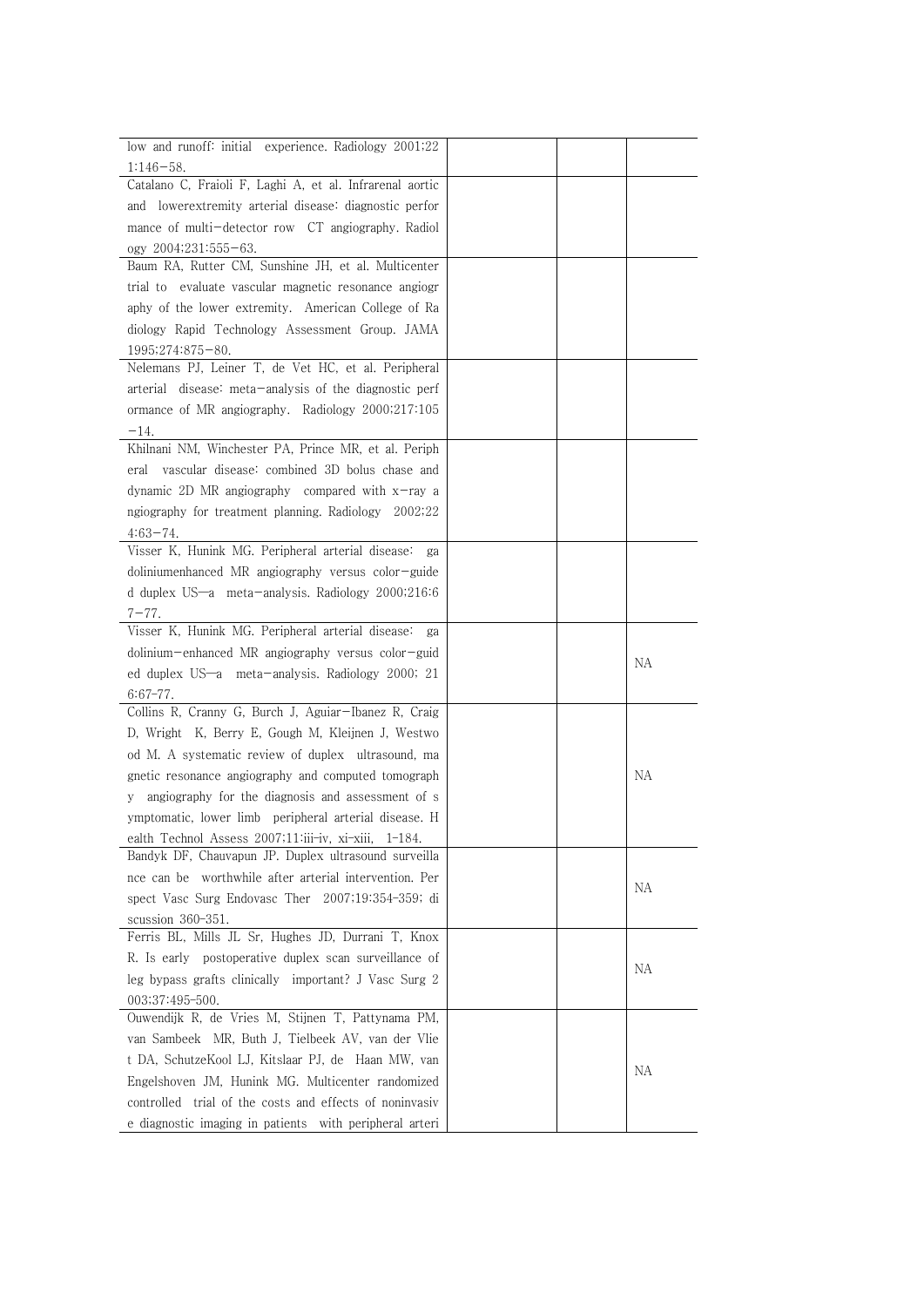| al disease: the DIPAD trial. AJR Am J Roentgenol 2       |    |
|----------------------------------------------------------|----|
| 008;190:1349-1357.                                       |    |
| Hingorani A, Ascher E, Marks N. Preprocedural imagi      |    |
| ng: new options to reduce need for contrast angiogra     | NА |
| phy. Semin Vasc Surg 2007;20:15-28.                      |    |
| Met R, Bipat S, Legemate DA, Reekers JA, Koelemay        |    |
| Diagnostic performance of computed tomography<br>MJ.     |    |
| angiography in peripheral arterial disease: a systemat   | NА |
| ic review and meta-analysis. JAMA 2009;301:415-4         |    |
| 24.                                                      |    |
| Poon E, Yucel EK, Pagan-Marin H, Kayne H. Iliac ar       |    |
| tery stenosis measurements: comparison of two-dim        |    |
| ensional time-of-flight and three-dimensional dyna       | NА |
| mic gadolinium-enhanced MR angiography. AJR Am J         |    |
| Roentgenol 1997;169: 1139-1144.                          |    |
| Ho KY, de Haan MW, Kessels AG, Kitslaar PJ, van E        |    |
| ngelshoven JM. Peripheral vascular tree stenoses: de     |    |
| tection with subtracted and nonsubtracted MR angiog      | NА |
| raphy. Radiology 1998;206:673-681.                       |    |
| Quinn SF, Sheley RC, Semonsen KG, Leonardo VJ, Ko        |    |
| jima K, Szumowski J. Aortic and lower-extremity ar       |    |
| terial disease: evaluation with MR angiography versu     | NА |
| s conventional angiography. Radiology 1998;206:693-7     |    |
| 01.                                                      |    |
| Nelemans PJ, Leiner T, de Vet HC, van Engelshoven        |    |
| Peripheral arterial disease: meta-analysis of the<br>JM. |    |
| diagnostic performance of MR angiography. Radiology      | NA |
| 2000;217:105-114.                                        |    |
| Koelemay MJ, Lijmer JG, Stoker J, Legemate DA, Bo        |    |
| ssuyt PM. Magnetic resonance angiography for the e       |    |
| valuation of lower extremity arterial disease: a meta    | NА |
| -analysis. JAMA 2001;285:1338-1345.                      |    |
| Barnes RW. Noninvasive diagnostic assessment of peri     |    |
| pheral vascular disease. Circulation 1991;83:I20-I27.    |    |
| Clement DL, Van Maele GO, De Pue NY. Critical eval       |    |
| uation of venous occlusion plethysmography in the di     |    |
| agnosis of occlusive arterial diseases in the lower li   |    |
| mbs. Int Angiol 1985;4:69-74.                            |    |
| Pinto F, Lencioni R, Napoli V, Petrucci R, Vignali C,    |    |
| Armillotta N, et al. Peripheral ischemic occlusive arte  |    |
| rial disease: comparison of color Doppler sonography     | NА |
| and angiography. J Ultrasound Med 1996;15:697-70         |    |
| 4; quiz $705 - 706$                                      |    |
| Moneta GL, Yeager RA, Lee RW, Porter JM. Noninva         |    |
| sive localization of arterial occlusive disease: a comp  |    |
| arison of segmental Doppler pressures and arterial d     |    |
| uplex mapping. J Vasc Surg 1993;17:578-582               |    |
| Rieker O, Düber C, Schmiedt W, von Zitzewitz H, Sch      |    |
| weden F, Thelen M. Prospective comparison of CT a        | NA |
| ngiography of the legs with intraarterial digital subtr  |    |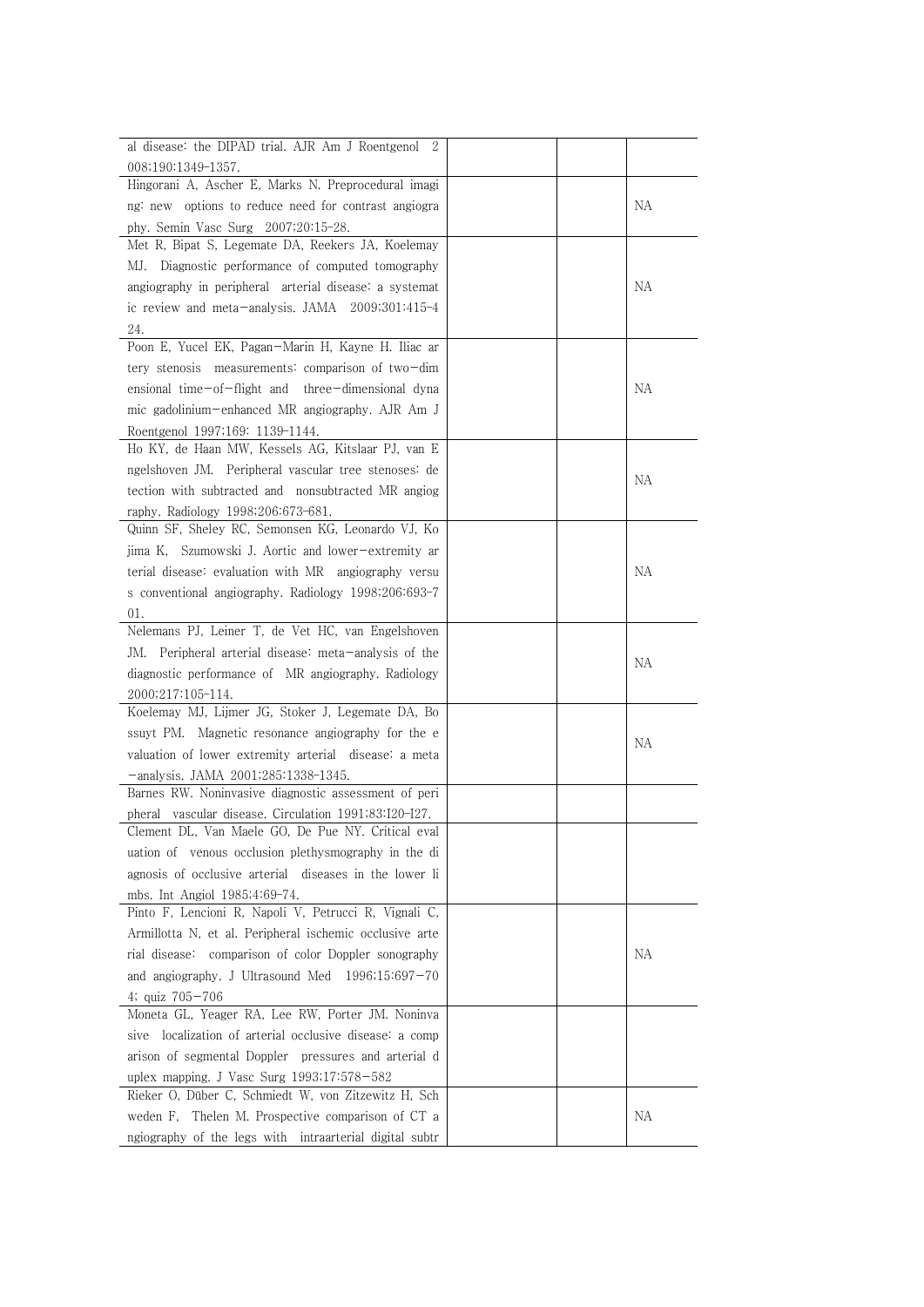| action angiography. AJR Am J Roentgenol 1996;166:             |    |  |
|---------------------------------------------------------------|----|--|
| $269 - 276$                                                   |    |  |
| Rubin GD, Schmidt AJ, Logan LJ, Sofilos MC. Multi-            |    |  |
| detector row CT angiography of lower extremity art            |    |  |
| erial inflow and runoff: initial experience. Radiology        | NА |  |
| 2001;221:146-158                                              |    |  |
| Kreitner KF, Kalden P, Neufang A, Düber C, Krumme             |    |  |
| nauer F, Küstner E, et al. Diabetes and peripheral ar         |    |  |
| terial occlusive disease: prospective comparison of c         |    |  |
| ontrast-enhanced three-dimensional MR angiography             | NA |  |
| with conventional digital subtraction angiography. AJR        |    |  |
| Am J Roentgenol 2000;174:171-179                              |    |  |
| Bertschinger K, Cassina PC, Debatin JF, Ruehm SG. S           |    |  |
| urveillance of peripheral arterial bypass grafts with t       |    |  |
| hree-dimensional MR angiography:<br>comparison with           | NА |  |
| digital subtraction angiography. AJR Am J Roentgenol          |    |  |
| 2001;176:215-220                                              |    |  |
| Dorenbeck U, Seitz J, Völk M, Strotzer M, Lenhart             |    |  |
| M, Feuerbach S, et al. Evaluation of arterial bypass          |    |  |
| grafts of the pelvic and lower extremities with gadol         |    |  |
| inium-enhanced magnetic resonance angiography:<br>$_{\rm CO}$ |    |  |
| mparison with digital subtraction angiography. Invest         |    |  |
| Radiol 2002;37:60-64                                          |    |  |
| Collins R, Cranny G, Burch J, Guiar-Ibanez R, Craig           |    |  |
| D, Wright K et al. A systematic review of duplex ul           |    |  |
| trasound, magnetic resonance angiography and compu            |    |  |
| ted tomography angiography for the diagnosis and as           |    |  |
| sessment of symptomatic, lower limb peripheral arteri         |    |  |
| al disease. Health Technology Assessment. 2007; 11            |    |  |
| $(20)$ : $ii - ii$                                            |    |  |
| Schernthaner R, Stadler A, Lomoschitz F, Weber M, F           |    |  |
| leischmann D, Lammer J et al. Multidetector CT angi           |    |  |
| ography in the assessment of peripheral arterial occl         |    |  |
| usive disease: accuracy in detecting the severity,<br>nu      |    |  |
| mber, and length of stenoses. European Radiology. 20          |    |  |
| 08; $18(4):665-671$                                           |    |  |
| Kreitner KF, Kunz RP, Herber S, Martenstein S, Dor            |    |  |
| weiler B, Dueber C. MR angiography of the pedal art           |    |  |
| eries with gadobenate dimeglumine, a contrast agent           |    |  |
| with increased relaxivity, and comparison with selecti        |    |  |
| intraarterial DSA. Journal of Magnetic Resonance<br>ve        |    |  |
| Imaging. $2008$ ; $27(1)$ :78-85                              |    |  |
| Bueno A, Acin F, Canibano C, Fernandez-Casado JL,             |    |  |
| Castillo E. Diagnostic accuracy of contrast-enhanced          |    |  |
| magnetic resonance angiography and duplex ultrasoun           |    |  |
| d in patients with peripheral vascular disease. Vascula       |    |  |
| r and Endovascular Surgery. 2010; $44(7):576-585$             |    |  |
| Eiberg JP, Gronvall Rasmussen JB, Hansen MA, Schro            |    |  |
| eder TV. Duplex ultrasound scanning of peripheral ar          |    |  |